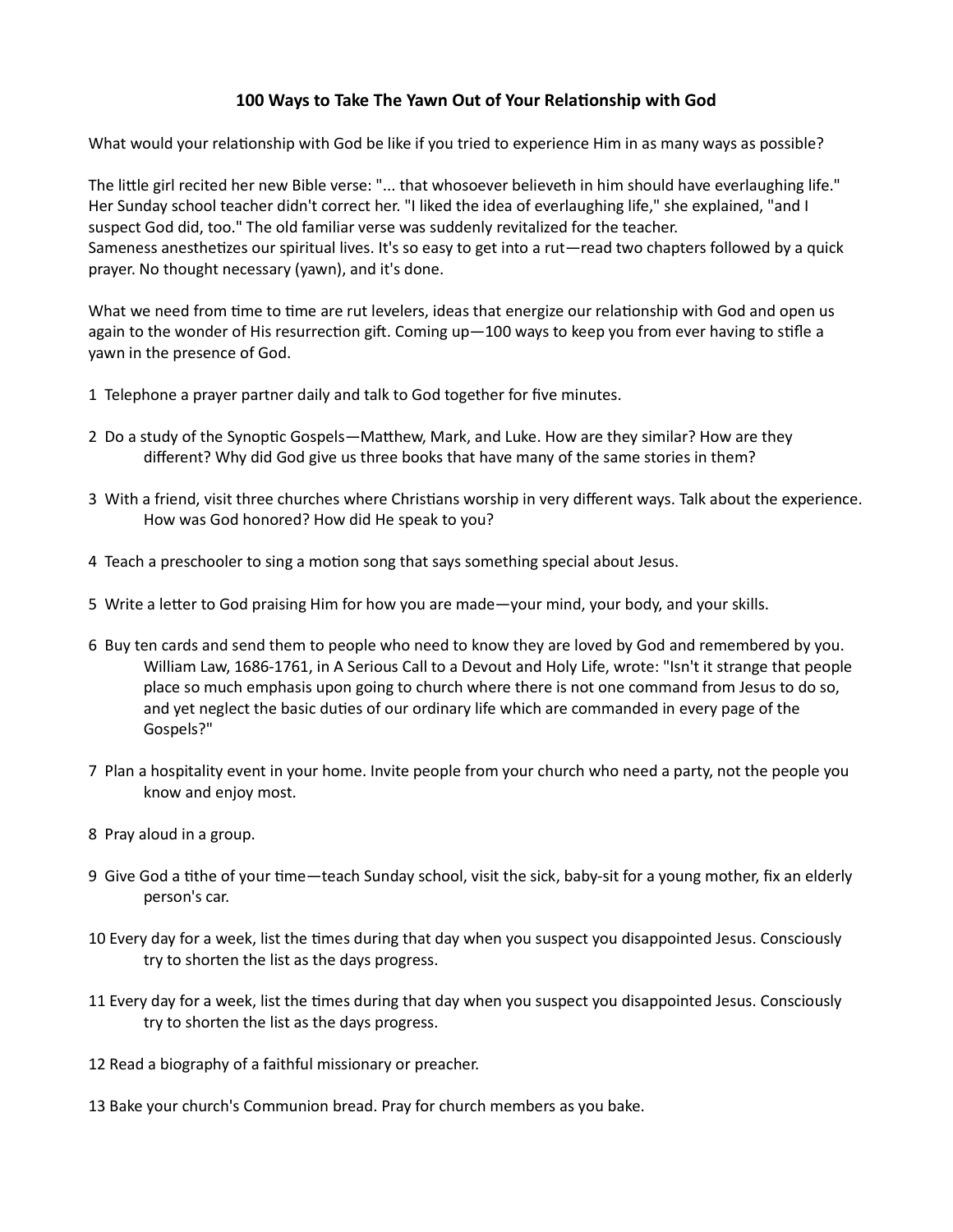- 14 Get to church ten minutes early. Spend time praying that God's presence will be felt throughout the service.
- 15 Take a walk alone in a park or field, and pray aloud to God.
- 16 Read a novel written by a Christian. Talk with a friend about what the author was trying to accomplish. Was God glorified through this art form?
- 17 Each evening put all your pennies into a penny pot. At the end of the year, give the money to a Christian organization. Encourage your children to participate.
- 18 With a trusted friend, share a temptation that often traps you. Make yourself accountable to this friend as you work to overcome the temptation.
- 19 Study a book of the Bible until you "own" it.
- 20 Plan a family meal time discussion around the topic of what Jesus has done for each person.
- 21 Tape record the testimonies of elderly relatives. Encourage them to tell stories of how they met Jesus and how He guided at key points in their lives.
- 22 Visit a museum and study several paintings with biblical themes. What do they suggest about the nature of God? What insights do they provide?
- 23 Listen to an audio tape of Scripture being read. If you are a visual learner, close your eyes and allow your mind to paint pictures of what you're hearing. If you are a kinesthetic learner who enjoys moving while you learn, allow your body to express what you are hearing.
- 24 Sing a hymn to God; pay close attention to the words.
- 25 Each Sunday look for someone who has done something special to make the service work: preacher, person who made the coffee, usher. Let that person know that his or her gift of time and abilities was noticed.
- 26 Write a special prayer for each of the children who touch your life. Give them a copy of your prayer, perhaps on their birthdays.
- 27 Do a Bible study of a character you admire but don't know much about.
- 28 Visit a church that has traditional stained glass windows. Study them until you understand both pictures and symbols.
- 29 Write personal definitions for Christian words. Start with God, salvation, Heaven, Satan, grace, resurrection.
- 30 Learn to play a favorite hymn on the piano. Even if you only pick it out with one finger, make a joyful noise.
- 31 Converse with a friend who has a slightly different theological perspective from your own. Listen—really listen—to why he or she believes that way.
- 32 Keep a spiritual diary. Include daily paragraphs on what God is saying to you and what spiritual disciplines you are practicing.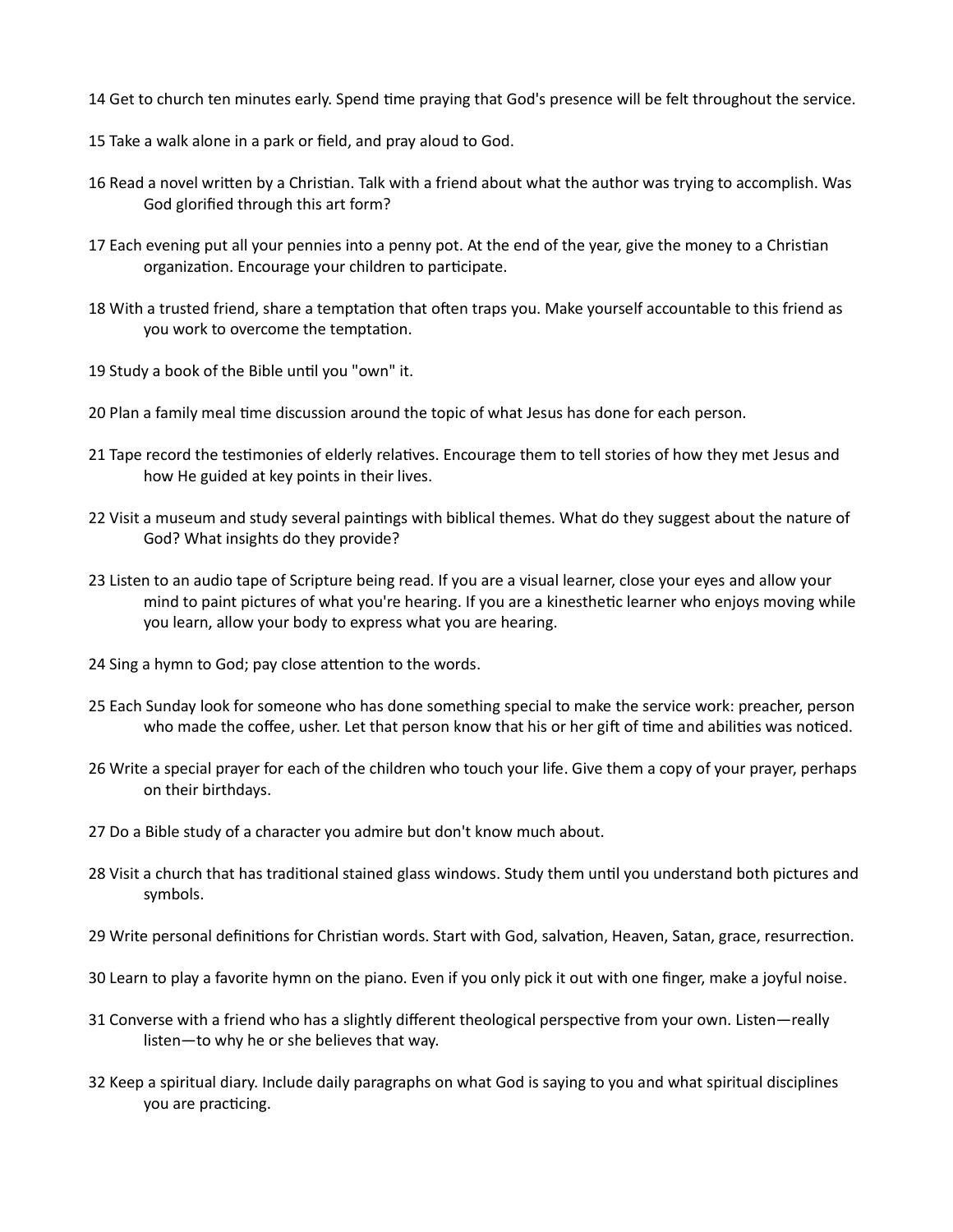- 33 Write a thank-you note to three people who mentored you in your Christian walk when you were a young Christian.
- 34 Take a Bible class for credit at a Bible college or by correspondence.
- 35 Memorize a chapter in the Bible.

36 Take notes during the sermon. On Sunday afternoon go over them and ask yourself, "What did God want me to hear this morning? How does He want me to respond?"

37 Praise God by writing an acrostic around one of His names. In an acrostic, the first letter of a word starts the first sentence; the second letter, the second sentence. For example:

> GOD—Great and wonderful You are. Oh, how my heart praises You.

Dear Savior, You are worthy of all my love.

- 38 Buy picture postcards of the places you visit on business. Send them to people who need mail. Even fifty words of encouragement can mean a great deal to a lonely person.
- 39 Study a portion of Scripture. Using symbols, words, and doodles, draw what the section is saying to you. Compare your drawing with another Christian's who is using the same study method.
- 40 Play the "God Hunt" game developed by David and Karen Mains of the Chapel of the Air. Each day look for God in the ordinary things that happen to you. Each evening share with your family where you saw God at work. For example: "I spied God at work today when I was able to avoid that drunk driver."
- 41 Allow yourself some daydreaming time to think about what you could do for God if you had no time or money limitations.
- 42 Read a devotional book written by a Christian who lived at least one hundred years ago. One source for readings by our spiritual forefathers and mothers is Renovaré, P.O. Box 879, Wichita, KS 67201-0879.
- 43 Attend a Quaker meeting. Use the quiet time to pray. J. Patrick Dobel in Commonweal said, "Silence is integral to learning... an opening to God's presence and part of sacramental worship."
- 44 Figure the difference it would make to you—and to God's work—if you gave God a pre-tax tithe rather than a post-tax tithe. Remember to figure in the return on tax-deductible gifts.
- 45 In an effort to build friendship and trust, teach a teen some skill you'd like to pass along—tuning an engine, baking a cake from scratch. Fit God naturally into your conversation.
- 46 Do a word study throughout the Bible. Start with a word like faith, family, or love.
- 47 Pray daily for someone you don't like. Pray for that person, not just your relationship with him or her.
- 48 Participate in a short-term missionary experience. Pay your own expenses. For example, serve for a day at a soup kitchen or sign up for nine months as a house parent for missionary children at boarding school.
- 49 Invite Christian friends to watch and discuss a movie with you. The Mission and Babette's Feast are two excellent discussion starters.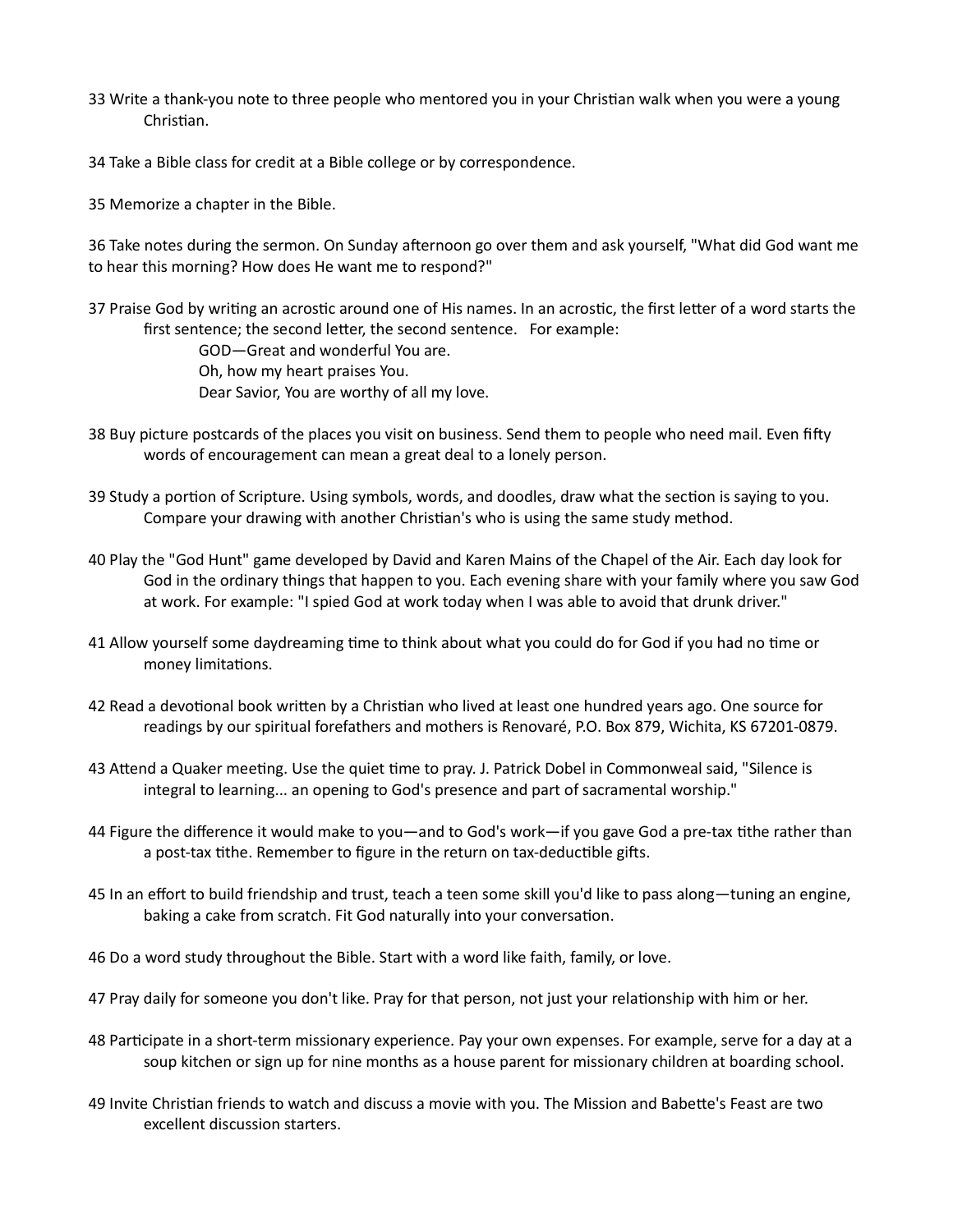- 50 Take a walking tour of your neighborhood. As you walk by each house, pray for the people who live there.
- 51 Read Scripture aloud to yourself. Pause frequently to think about what the words mean.
- 52 Write a "letter to the editor" explaining a Christian viewpoint on an issue being debated. Be reasoned, articulate. How would someone who doesn't love Jesus interpret your letter?
- 53 Welcome the children of your church every Sunday morning. Learn their names and enough about them to hold short conversations.
- 54 Study a book that explains the errors in cults' beliefs. Explain to an imaginary cult member why he or she is missing the real joy of knowing God. Tape-record yourself and evaluate how well you did. Did you show Christ's love through your words and tone?
- 55 Buy a painting with a Christian message and hang it in a prominent spot. Talk about the painting with your children. Or, check out a different painting every month from your library.
- 56 Start a telephone prayer chain. Whenever someone has a prayer request, he or she can activate the chain.
- 57 Write your own words to go with the music of a hymn. Sing your message to God.
- 58 Memorize a Christian poem, for example: "On His Blindness" by John Milton.
- 59 Read through a book of the Bible without stopping. Think about what you learn from this overview that you would miss reading chapter by chapter.
- 60 Donate a ChrisƟan book or tape that has been special to you to your church library.
- 61 Fast for a specific time. Pray during the time you would usually eat. Consider other kinds of fasts. If you know you're spending too much time shopping or watching TV, plan to fast and pray while you give up shopping or a program or two.
- 62 Teach a Bible verse or a phrase about Jesus to a mentally disabled child—and in the process learn, in a new way, what Christian love and patience are.
- 63 Be an unofficial welcoming minister at your church. Pray that the people you welcome will know that our loving God was speaking through you.
- 64 Kneel or lie prostrate before God.
- 65 Take a vacation with God, a one-day retreat where you get away from life as usual to be totally alone with your Savior.
- 66 Read the Bible in a version that is new to you. Or, read through The Picture Bible with an elementary-age child.
- 67 During your quiet time, ask yourself these four questions suggested by Bill Hybels in his book Honest to God:
	- 1. What is the next step in my relationship with You today, Lord?
	- 2. What is the next step in my character development today, Lord?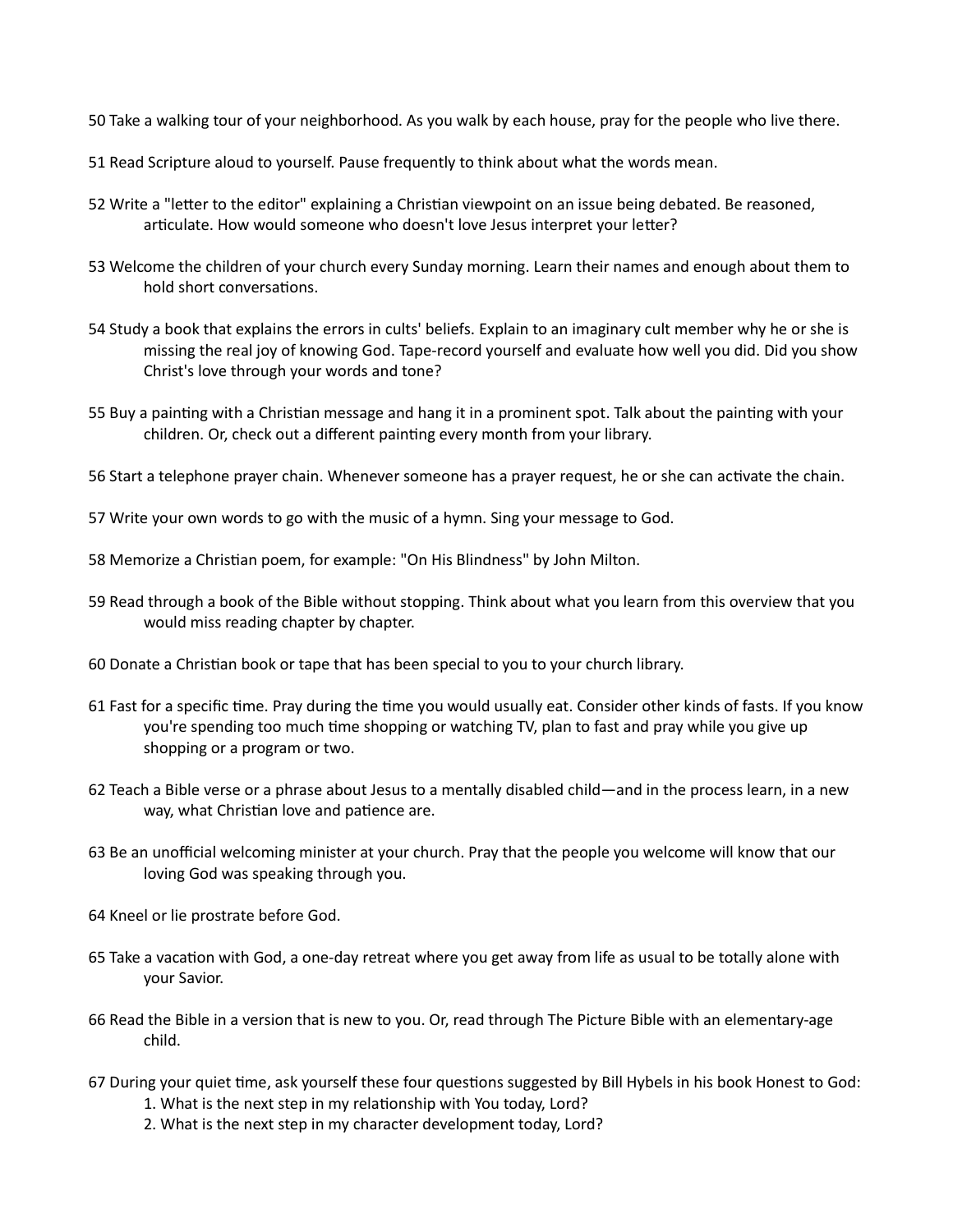- 3. What is the next step in my family relationships today, Lord?
- 4. What is the next step in my ministry today, Lord?

68 Read a Christian allegory such as C.S. Lewis's science fiction trilogy or the Narnia Chronicles.

- 69 Write an imaginary letter to someone who has never heard about Jesus. Try to explain the gospel in a way this person will understand. If you don't enjoy writing, do this exercise on tape and have a Christian friend evaluate how you did.
- 70 With an open mind, listen to radically different types of Christian music.

71 Disciple a new Christian. Be prepared: The teacher always learns more than the student.

72 After each chapter you read in the New Testament, write a sentence summary of what the chapter contains and a personal sentence on what that chapter said to you.

73 Pray following this four-step pattern:

1. Adoration (praising God for who He is); 2. Confession; 3. Thanksgiving (praising God for what He's done); 4. Supplication.

- 74 Draw a cross. On the cross write every sin you can remember committing, especially those for which you can't forgive yourself. Print the words, "Nailed to the Cross" over your words as a visual reminder that God, for Christ's sake, has forgiven you completely.
- 75 Linger before God. Be quiet before Him. Think of yourself as a dog lying quietly on the rug with His eyes constantly darting here and there, waiting and watching for the Master and His command.
- 76 Write at least one prayer a week to God. Writing will make you think about the words and take the act of speaking directly to God more seriously.
- 77 Start a neighborhood Bible study or open your home for a study.
- 78 Write a love letter to God.

79 Take ten minutes to list all the adjectives you can think of that describe God. Then thank God for every word.

- 80 Pick three adult Christians who are slightly ahead of you in their Christian walk. Ask each to mentor you in the area you admire. For example, one person might be a prayer warrior, the kind you'd like to be. Ask him or her to teach you.
- 81 Pick a theme to study throughout a book of the Bible. Underline portions contributing to that theme with a colored pencil. For example, everything that speaks of the love of God might be underlined in blue. Red underlines could show our need for a Savior. Yellow could show Christian joy.
- 82 Keep a prayer request notebook. Date each entry, and in the column to the right of the request, write the date when God answered that prayer.
- 83 Make a list of the people who have wronged you—perhaps even your parents. Write prayers to God asking Him to heal the part of you that was damaged. When you have finished, as a reminder to you of God's ability to heal, tear up your prayers and burn them.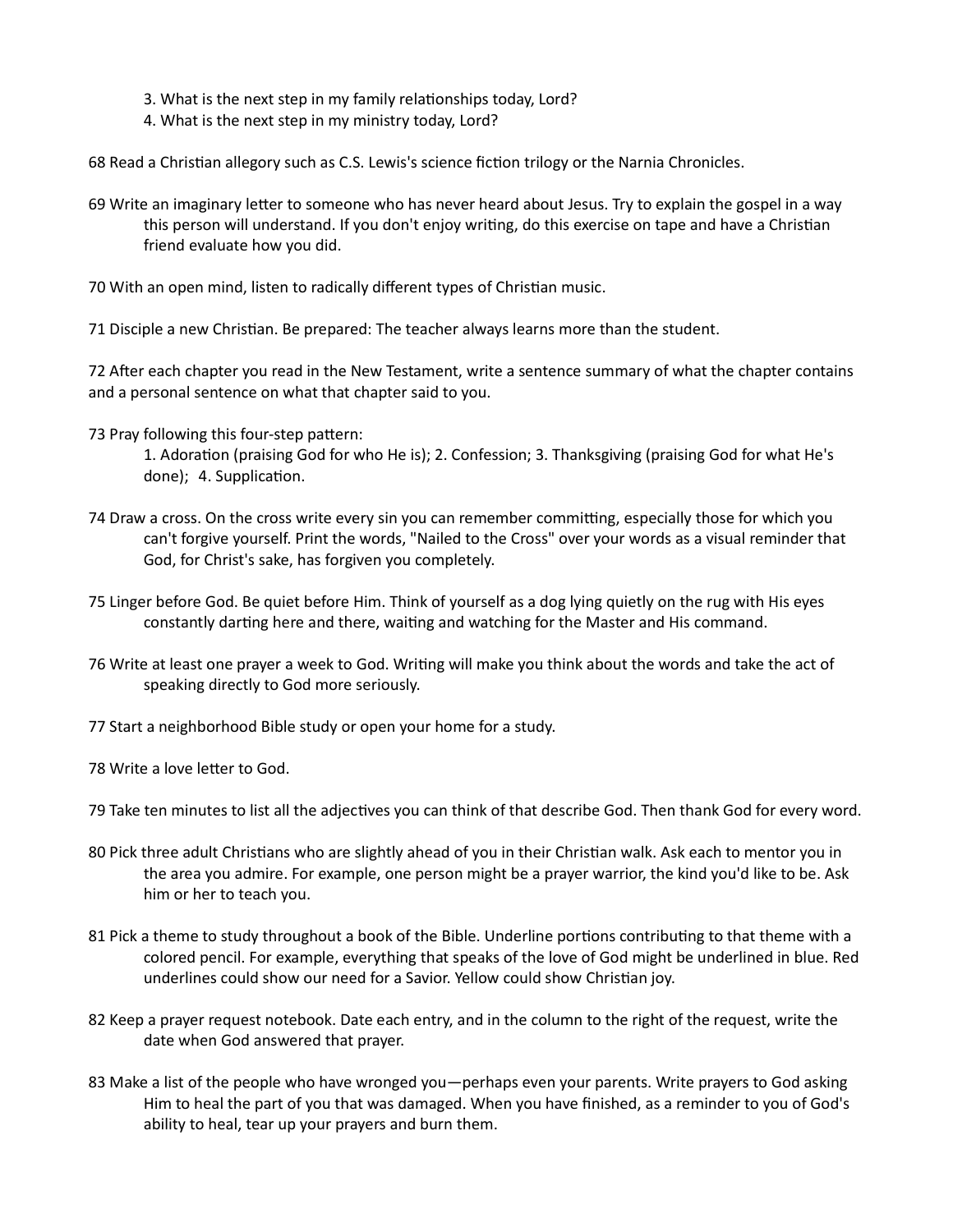- 84 Volunteer to help in a Sunday school class for three months. Pray for each child daily and look for ways to show that child how special he or she is. Each week evaluate how you showed God's love.
- 85 Remind yourself how big Christ's Church is. Study Christianity in another country. Invite your children to study with you.
- 86 Do one act of kindness each week that you never expect to be thanked for.
- 87 Change the time of day for your devotions, especially if you're now having them at a time when you know you are not at your best.
- 88 Pray through the front page of your local newspaper or through the TV news.
- 89 Know each book of the Bible well enough to state in one sentence what the book is about, and recite one key verse that captures for you what the book is saying.
- 90 Do a simile study—likening things in nature to the attributes of God. For example: The fury of the hurricane is like God's anger. The gentle rain is like God's mercy.
- 91 Each day for a week, think back on how your day would have been different if you were not a Christian. Don't allow yourself to become blasé about the difference Christ makes.
- 92 Create a shadowbox or shelf that contains mementos of God's blessings to you. You might include a baby's shoe, a report card, a love letter, a picture of someone you led to Jesus. For artistic seamstresses, consider designing a quilt in which each block contains a reminder of a life step God took with you.
- 93 Attend and actively participate in an adult Sunday school class or Bible study.
- 94 Work on creating a good habit, one that you're sure would please Jesus. A good habit is as difficult to break as a bad one.
- 95 Read your pastor's text for next Sunday as part of this week's Bible study. Then you'll be ready to hear the sermon in a deeper way.
- 96 In your mind's eye, allow yourself to sit on Jesus' lap. How do you feel? What do you tell Him? What might He say to you?
- 97 Make a list of your Christian friends. Behind each name, list the Christian virtue you often see in their lives. For example: Susan—I see in her God's unconditional love for me. Jay—I see God's creativity in the way he sings and plays the violin.
- 98 For your ten favorite hymns, find Bible passages on which they were based or passages that affirm the truth of the hymns.
- 99 Read a Bible story to a preschool child, or sit in the back of a junior church service and listen to those trusting youngsters as they respond to the love of God.
- 100 Do it! Just do it! You hold the key to keeping your relationship with Christ alive and growing. Prayer, Bible study, putting Christ in action: 10,000 ideas won't work unless you are willing to commit the time. Do it!